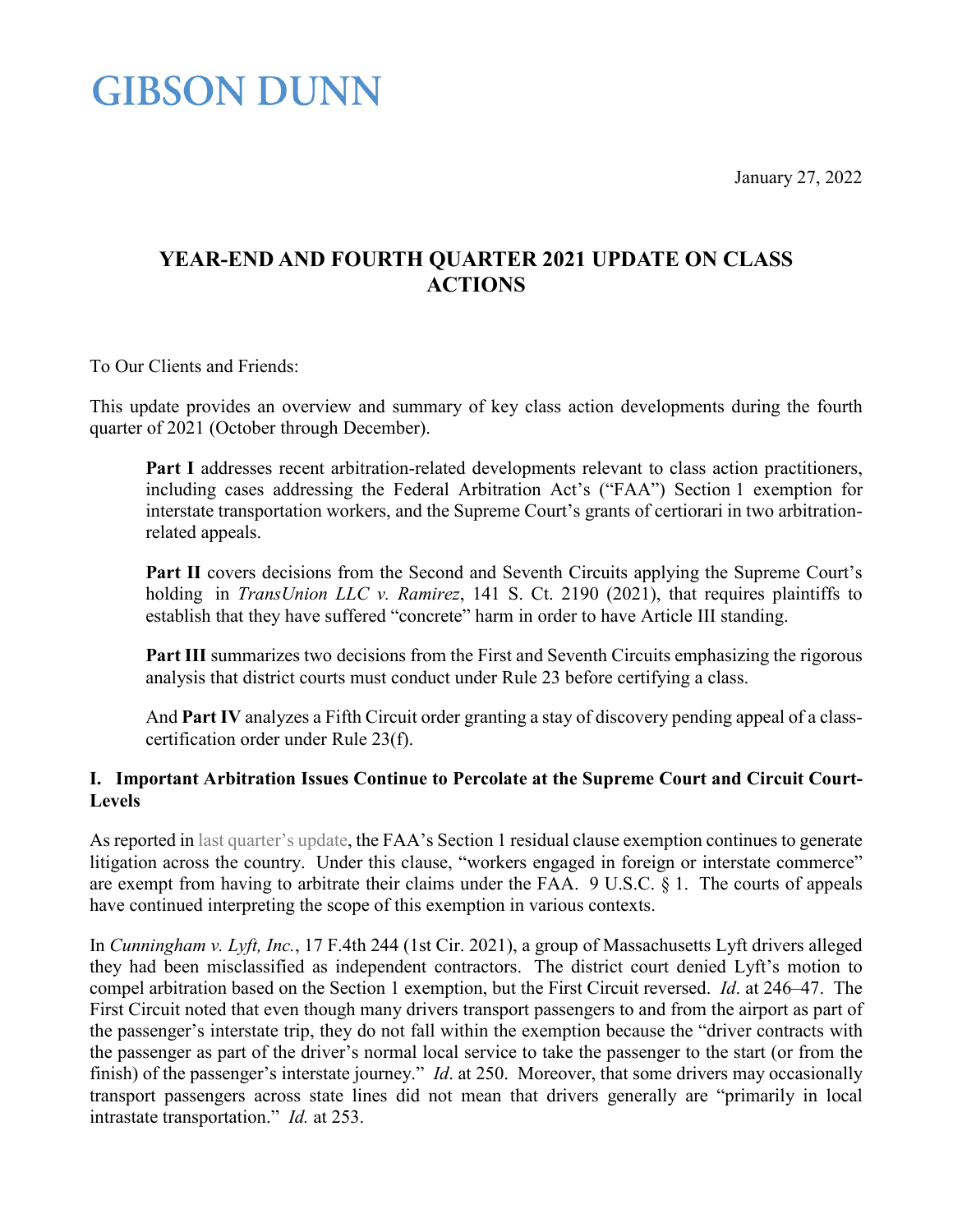In a different context, the Ninth Circuit in *Carmona v. Domino's Pizza, LLC*, 21 F.4th 627 (9th Cir. 2021), held that certain pizza delivery drivers are engaged in interstate commerce, and are thus covered by the Section 1 exemption. This case involved Domino's drivers who delivered pizza ingredients from a Domino's "Supply Center" in California to various Domino's franchisees in California; the drivers sued Domino's for alleged violations of various California labor laws. *Id.* at 628. The Ninth Circuit affirmed the denial of Domino's motion to compel arbitration, holding that the drivers were not covered by the Section 1 exemption. *Id*. at 629–30. The court observed that "[t]he critical factor in determining whether the residual clause exemption applies is not the nature of the item transported in interstate commerce (person or good) or whether the plaintiffs themselves crossed state lines, but rather the nature of the business for which a class of workers performed their activities." *Id*. at 629 (citation omitted). The court reasoned that the plaintiffs were "engaged in a single, unbroken stream of interstate commerce that renders interstate commerce a central part of their job description," because they were responsible for delivering products from suppliers located outside of California to franchises within the state. *Id*. (citation omitted).

Additional guidance from the Supreme Court regarding the residual clause's scope may be on its way. In December 2021, the Supreme Court granted certiorari in *Saxon v. Southwest Airlines Co.*, 993 F.3d 492 (7th Cir. 2021), to resolve whether an airline cargo ramp supervisor qualifies as exempt from arbitration under the residual clause. In that case, the Seventh Circuit held that such workers are exempt under Section 1, reasoning that "transportation workers" are those who "perform<sup>[]</sup> work analogous to that of seamen and railroad employees, whose occupations are centered on the transport of goods in interstate and foreign commerce." *Id*. at 496 (citation omitted). The court noted that the proper focus of the analysis is whether the worker is "actually engaged in the movement of goods in interstate commerce," and added that "actual transportation is not limited to the precise moment either goods or the people accompanying them cross state lines." *Id*. at 498. We will continue monitoring this appeal and other cases addressing the Section 1 exemption.

In another notable grant of certiorari concerning arbitration, the Supreme Court agreed to hear *Morgan v. Sundance, Inc.*, 992 F.3d 711 (8th Cir. 2021), which presents the issue of whether a party resisting arbitration on the grounds of waiver must show prejudice. In this case, the Eighth Circuit had held that even a defendant's participation in litigation for eight months did not amount to waiver, given that the litigation remained at a preliminary phase and the plaintiff had not demonstrated any prejudice by the defendant's alleged delay in asserting its right to arbitrate. *See id.* at 714–15. The case is now being briefed and we'll provide a further update when the Supreme Court issues its decision.

### **II. Standing and Article III Injury After** *TransUnion LLC v. Ramirez*

As reported in our [prior update,](https://www.gibsondunn.com/second-quarter-2021-update-on-class-actions/) in an important decision with significant ramifications for standing in class actions, in *TransUnion LLC v. Ramirez*, 141 S. Ct. 2190 (2021), the Supreme Court held that each class member must have suffered a "concrete" harm bearing a "close relationship" to traditional harms like physical injury, monetary injury, or intangible injuries like damage to reputation—to have Article III standing. *Id.* at 2200. And importantly, after *TransUnion*, "an injury in law is not an injury in fact." *Id.* at 2206. In the months since it was issued, the courts of appeals have adopted different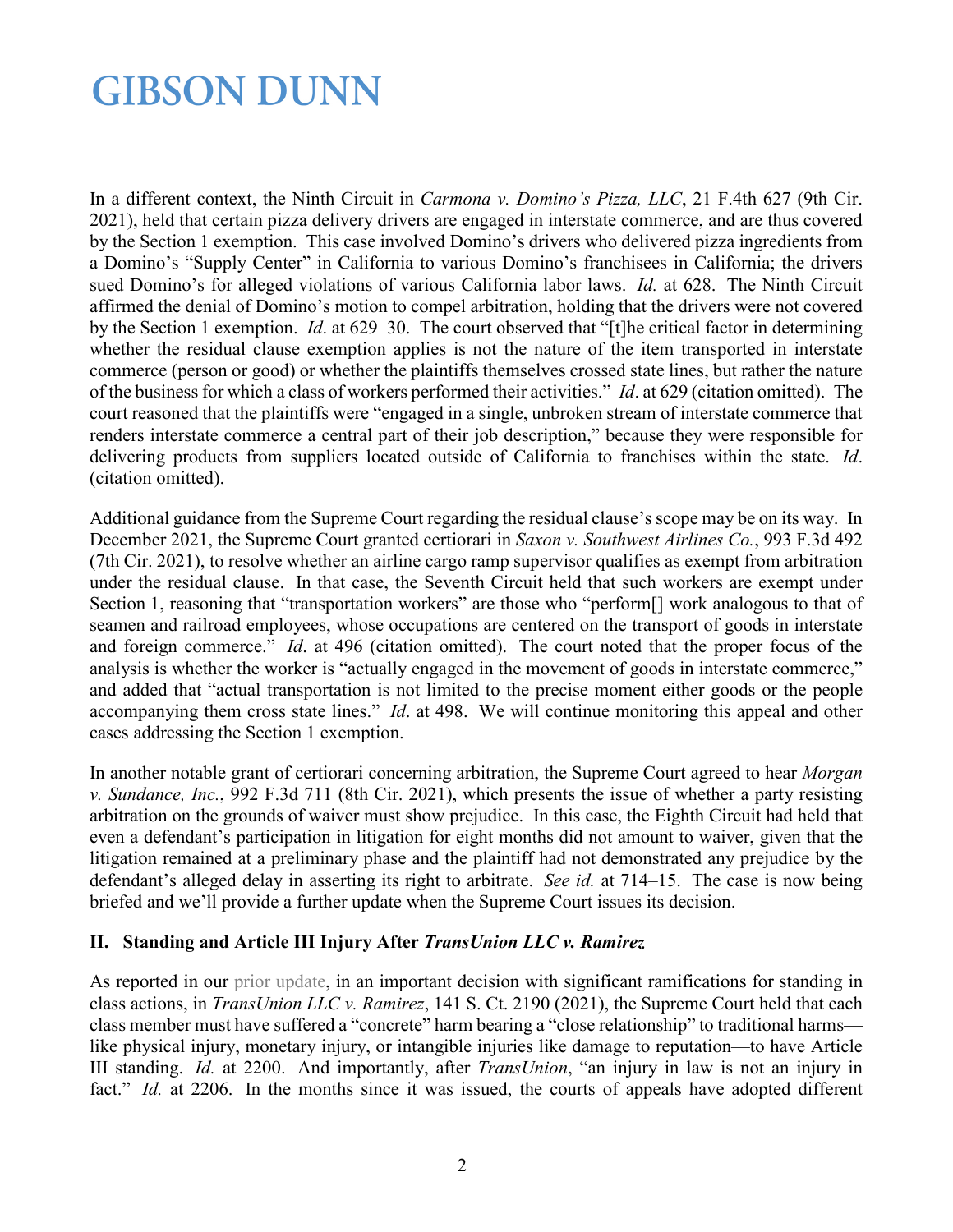approaches to applying *TransUnion* to determine when class action plaintiffs alleging statutory violations have alleged a "concrete" harm satisfying Article III.

In *Maddox v. Bank of New York Mellon Trust Co.*, 19 F.4th 58 (2d Cir. 2021), the Second Circuit ruled that the plaintiffs' allegations that the defendant bank violated New York's mortgage-satisfactionrecording statutes did not support Article III standing because the allegations showed only a *risk* that plaintiffs would be injured—but not that plaintiffs suffered any actual harm. While *Spokeo, Inc. v. Robins*, 578 U.S. 330 (2016), allows a "real risk of harm" to "satisfy the requirement of concreteness" in some cases for injunctive relief, the Second Circuit explained that "*TransUnion* established that in suits for damages[,] plaintiffs cannot establish Article III standing by relying entirely on a statutory violation or risk of future harm." 19 F.4th at 63–64. Thus, even though the plaintiffs alleged the bank failed to timely record satisfaction, they did not allege that anyone saw the misleading records, that they suffered reputational harm, or other injury. *Id.* at 65. As a result, the plaintiffs lacked standing to seek damages in federal court. *Id.* at 66.

The Seventh Circuit adopted a slightly different view in *Persinger v. Southwest Credit Systems, L.P.*, 20 F.4th 1184 (7th Cir. 2021). In *Persinger*, the Seventh Circuit held that the defendant's use of the plaintiff's "propensity-to-pay score" without a permissible purpose, in violation of the Fair Credit Reporting Act ("FCRA"), was sufficient to confer Article III standing. *Id.* at 1193. Specifically, the court reasoned that "the FCRA's protection of consumer credit information is akin to the common law's protection of private information through the tort of invasion of privacy," and that in making it "unlawful to furnish, obtain, or use a consumer's credit information without a permissible purpose," "Congress created a federal cause of action for a common-law-like harm." *Id.* at 1192. Thus, because the plaintiff's alleged harm resembled a harm traditionally protected by common law, it was a "concrete injury" for purposes of Article III. *Id.*

### **III. The Seventh and First Circuits Address the Requirements for Class Certification**

This past quarter, the Seventh and First Circuits published noteworthy decisions analyzing the Rule 23 certification requirements.

In *Santiago v. City of Chicago*, 19 F.4th 1010 (7th Cir. 2021), the Seventh Circuit emphasized the "rigorous analysis" that district courts must conduct before certifying a class. *Id.* at 1019. When the plaintiff's van was towed and disposed of pursuant to Chicago's Municipal Code, she moved for class certification under Rule 23(b)(3) for ten claims. *Id.* at 1014–15. The district court certified two classes (a tow class and a vehicle-disposal class) without specifying which claims survived. *Id*. at 1015–16. On appeal, the Seventh Circuit found two "fatal flaw[s]" in the district court's certification analysis, and concluded the district court failed to "properly engage in the rigorous analysis that a class certification order requires." *Id.* at 1017, 1019.

• First, the district court's certification analysis was "organized ... around potential common questions rather than the claims at issue." at 1017. As the Supreme Court has explained, any analysis of whether commonality or predominance are satisfied "'begins, of course, with the elements of the underlying cause of action.'" *Id.* (quoting *Erica P. John Fund, Inc. v. Halliburton*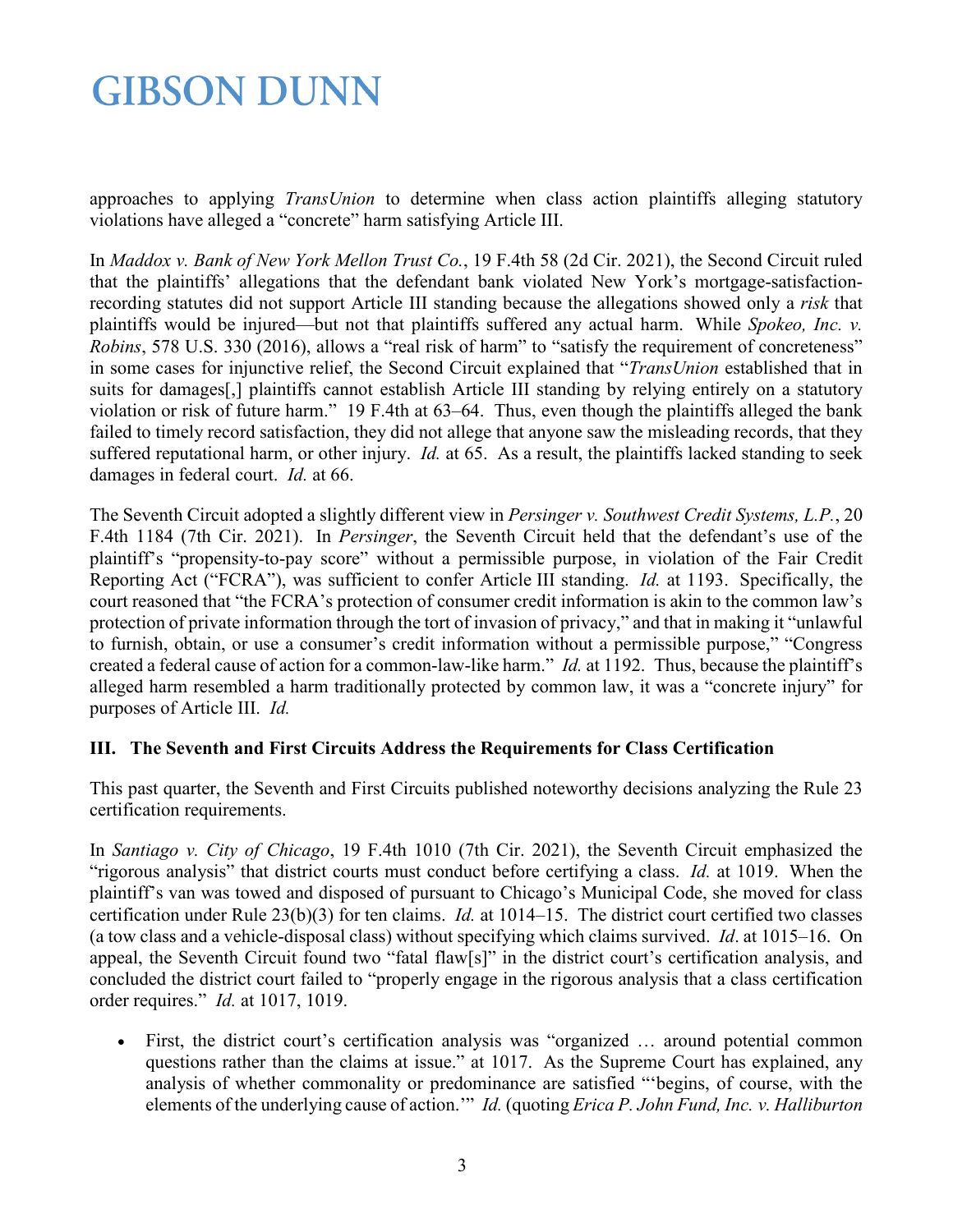*Co.*, 563 U.S. 804, 809 (2011)). Although the district court reasoned that there were some common questions that predominated, it did "not discuss any of the elements of the underlying causes of action, nor in clear terms explain what the causes of action are." *Id.* By failing to conduct the requisite "detailed analysis" of the elements of the underlying claims, the district court abused its discretion. *Id.* at 1018.

• Second, the district court also erred by conducting a "less-than-rigorous analysis" of the adequacy of the named plaintiff. *Id*. at 1019. Although the defendant had argued the plaintiff was susceptible to a unique defense of actual notice (which may have precluded the plaintiff from challenging the notice's procedural sufficiency), the district court did not identify why this unique defense was irrelevant to the claims for each class. *Id*.

The First Circuit also addressed the certification requirements in *Aronstein v. Massachusetts Mutual Life Insurance Co.*, 15 F.4th 527 (1st Cir. 2021), where the court affirmed a denial of certification because the plaintiff had not established that he was similarly situated to proposed class members. In this case, the plaintiff alleged he purchased an annuity that he believed had a guaranteed annual interest rate of 3%, when in actuality, the defendant attached a rider that reduced the guaranteed interest rate to 1.5%. *Id.*  at 530. The district court denied certification because under New York contract-interpretation law, extrinsic evidence was needed to determine which interest rate each putative class member believed prevailed when they purchased the annuity, which destroyed predominance. *Id.* at 531.

The First Circuit affirmed, reasoning that, "although [the plaintiff] was never told that MassMutual reduced the interest rate to 1.5%, MassMutual produced evidence that it engaged in an extensive marketing campaign to inform sales agents of the minimum guaranteed interest rate change, its marketing materials were modified to reflect this change, and sales agents generally explained this key interest rate to potential purchasers orally." *Id*. at 535. Thus, the court held that because the plaintiff only produced evidence that *he* had not been informed of the rate change, there was nothing to show that other potential class members had not been so informed. *Id*.

### **IV. The Fifth Circuit Stays Discovery During Pendency of Important Rule 23(f) Appeal**

In a relatively rare decision, a split panel of the Fifth Circuit granted a motion to stay discovery during the pendency of the defendants' Rule 23(f) appeal even after the district court had denied the defendants' request to stay such discovery. *Earl v. Boeing Co.*, No. 21-40720, — F.4th —, 2021 WL 6061767 (5th Cir. Dec. 22, 2021). Acknowledging the uncertainty regarding the amount of deference owed to the district court's ruling on the request for a discovery stay, the Fifth Circuit held that even under a deferential standard of review, all the factors in *Nken v. Holder*, 556 U.S. 418 (2009), favored granting the stay. 2021 WL 6061767, at \*1.

In particular, the Fifth Circuit concluded the defendants had a "significant likelihood of success" in reversing the certification decision, and emphasized the "very costly and time consuming" discovery that would be needed in a class action suit of this magnitude. *Id.* at \*2. Moreover, allowing discovery as to liability while staying discovery as to class membership (as the district court ordered) was not a reasonable solution because proportionality concerns "would impose far different constraints on